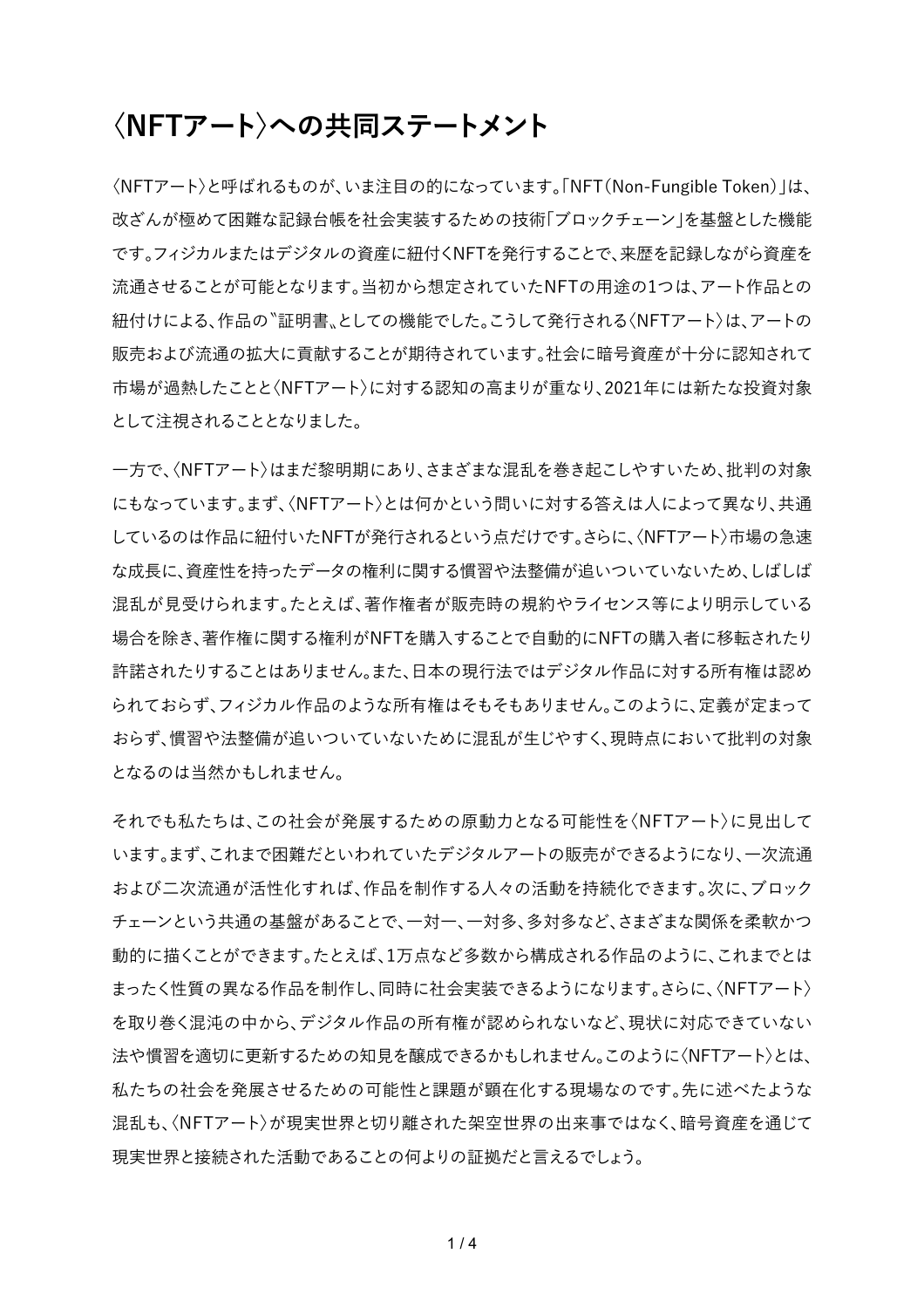### **私たちの取り組み**

私たち〈NFTアーティスト〉は、〈NFTアート〉というムーブメントが継続的に発展していくため、以下 のことに努めます。

- 自分(たち)の〈NFTアート〉作品の〈参加者〉と誠実に向き合う。例えば、詐欺等の行為は容認し ない。
- 所有権および著作権に関する条件を含む、<NFTアート>保有者に与えられる権利や便益の 内容を明示する。例えば、クリエイティブコモンズライセンスの中で適切なものを選択して掲示 するなど。
- 現行の法制度を遵守すると同時に、現行法や慣習を更新できる可能性に着目し、積極的に提言 する。

### **ステートメント内の定義について**

- 〈NFTアート〉:作品に紐付いたNFTが発行されるという共通点だけを除き、簡潔には定義でき ない多様な活動です。このステートメントに署名する人々により、集合的に定義されます。
- 〈NFTアーティスト〉:NFTを発行する側で〈NFTアート〉作品に関わるクリエイター、エンジニア、 プロジェクトマネジャーなどの総称です。
- 〈参加者〉:たとえば次のような人々です。
	- ホルダー:〈NFTアート〉を1つ以上保有している人
	- コレクター:〈NFTアート〉を収集している人
	- サポーター:〈NFTアーティスト〉またはコミュニティをサポートする人で、〈NFTアート〉を 保有しているかどうかは問わない
	- コミュニティ:ある〈NFTアート〉に関心を持つホルダー、コレクター、サポーターの集まり

2022年2月20日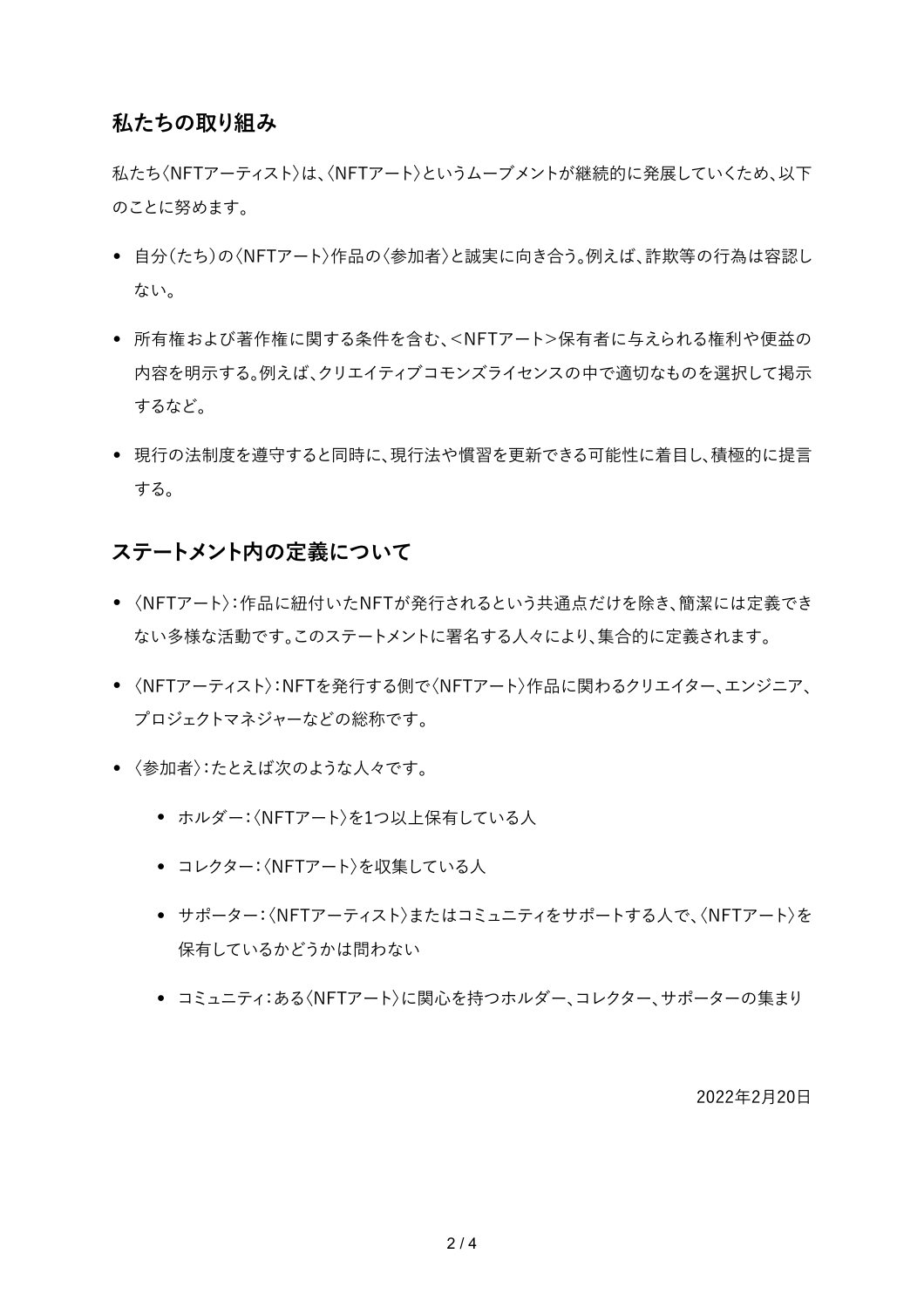# **Community Statement on "NFT art"**

What is called "NFT art" is now attracting attention. NFT (Non-Fungible Token) is a function based on the blockchain, a technology for socially implementing a ledger of records that is extremely difficult to falsify. By issuing an NFT linked to a physical or digital asset, it becomes possible to circulate the asset while recording its history. An intended use-case of NFTs is to function as a 'certificate' by issuing an NFT linked to an artwork. It is hoped that "NFT art," issued in this way, will contribute to the expansion of the sale and circulation of artworks. As the market heats up due to sufficient recognition of crypto-assets in society and the growing awareness of "NFT art," it has become a new attractive investment target in 2021.

On the other hand, "NFT art" is still in its infancy and is prone to various confusions, making it a target of criticism. First of all, the answer to what "NFT art" is differs from person to person, and the only common point is that NFT is issued in connection with the artwork. Furthermore, there is often confusion because the rapid growth of the "NFT art" market has not yet been matched by customs and laws regarding the rights of valuable data as assets. For example, the purchase of an NFT does not automatically transfer or grant copyright rights to the purchaser of the NFT unless the copyright holder expressly states so through terms of sale or a license, etc. In addition, current Japanese law does not recognize ownership rights for digital works as it does for physical works in the first place. Thus, it is natural that the lack of definitions, customs, and laws can easily lead to confusion and criticism at this point.

Nevertheless, we believe that "NFT art" has the potential to become a driving force for the development of our society. First, if it becomes possible to sell digital art, which was said to be problematic in the past, and if primary and secondary circulation is activated, the activities of people who create artworks can be sustained. Second, as a common infrastructure, the blockchain allows us to flexibly and dynamically design various relationships, such as one-to-one, one-to-many, and many-to-many. For example, it makes it possible to create artworks of a completely different nature, such as those consisting of 10,000 pieces, and implement them in society simultaneously. In addition, the chaos surrounding "NFT art" may foster knowledge to appropriately update laws and customs that do not correspond to the current situation, such as the justification of ownership of digital works. Thus, "NFT art" is a site where the possibilities and challenges for the development of our society become apparent. The confusion described above is proof that "NFT art" is not an event in an imaginary world separated from the real world but an activity connected to the real world through crypto-assets.